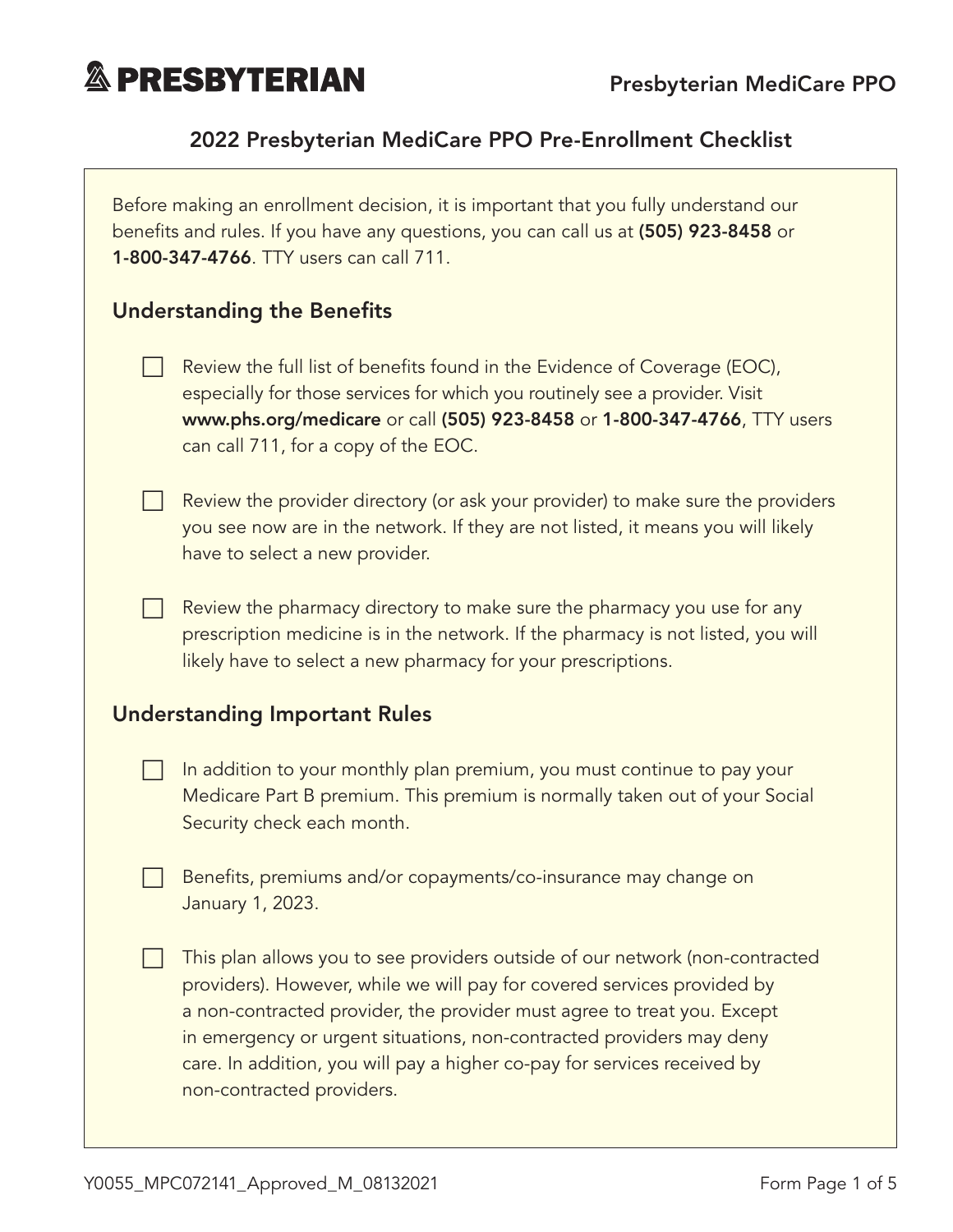### 2022 Presbyterian MediCare PPO Individual Enrollment Request Form

#### Who can use this form?

People with Medicare who want to join a Medicare Advantage Plan

#### To join a plan, you must:

- Be a United States citizen or be lawfully present in the U.S.
- Live in the plan's service area

**Important:** To join a Medicare Advantage Plan, you must also have both:

- Medicare Part A (Hospital Insurance)
- Medicare Part B (Medical Insurance)

#### When do I use this form?

You can join a plan:

- Between October 15 December 7 each year (for coverage starting January 1)
- Within 3 months of first getting Medicare
- In certain situations where you're allowed to join or switch plans

Visit [Medicare.gov](http://Medicare.gov) to learn more about when you can sign up for a plan.

#### What do I need to complete this form?

- Your Medicare Number (the number on your red, white and blue Medicare card)
- Your permanent address and phone number

Note: You must complete all items in Section 1. The items in Section 2 are optional – you can't be denied coverage because you don't fill them out.

#### Reminders:

- If you want to join a plan during fall open enrollment (October 15 – December 7), the plan must get your completed form by December 7.
- Your plan will send you a bill for the plan's premium. You can choose to sign up to have your premium payments deducted from your bank account or your monthly Social Security (or Railroad Retirement Board) benefit.

#### What happens next?

Send your completed and signed form to: Presbyterian Insurance Co., Inc. P.O. Box 26267 Albuquerque, NM 87125-6267 Fax: (505) 923-5385

Once we process your request to join, we contact you.

#### How do I get help with this form?

Call Presbyterian MediCare PPO at (505) 923-8458 or 1-800-347-4766. TTY users can call 711.

Or, call Medicare at 1-800-MEDICARE (1-800-633-4227). TTY users can call 1-877-486-2048.

En español: Llame a Presbyterian MediCare PPO al (505) 923-5458 o 1-800-347-4766/ TTY 711 o a Medicare gratis al 1-800-633-4227 y oprima el 2 para asistencia en español y un representante estará disponible para asistirle.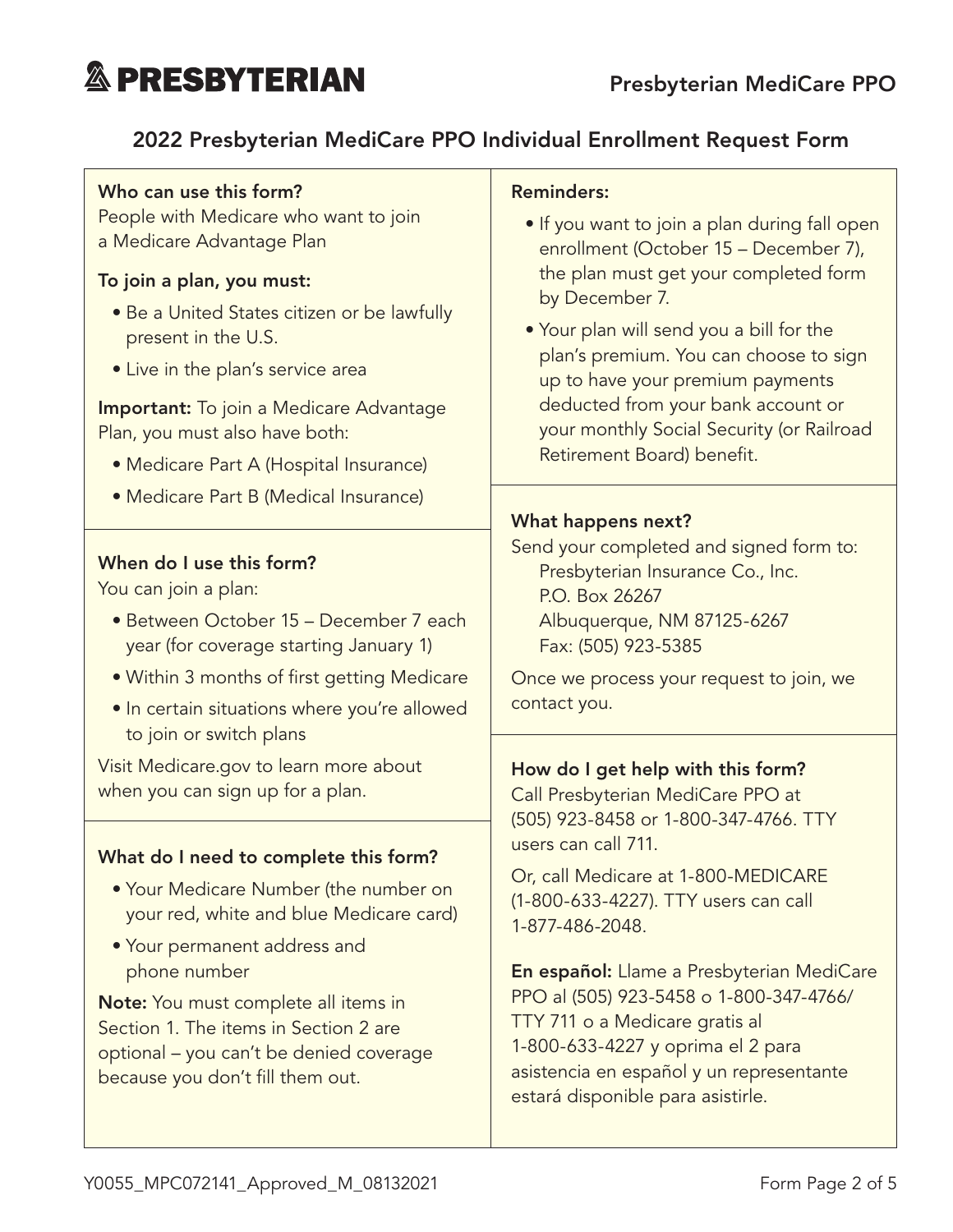### 2022 Presbyterian MediCare PPO Individual Enrollment Request Form

| Select the plan you want to join:<br>Part D Drugs are included:<br>Presbyterian MediCare PPO Plan 2 with Rx - \$188 per month<br>Part D Drugs are not included:<br>Presbyterian MediCare PPO Plan 1- \$43 per month<br><b>Optional Supplemental Benefit:</b><br>Comprehensive Dental - \$19 per month<br><b>LAST Name:</b><br>Middle Initial:<br><b>FIRST Name:</b> |  |  |  |  |  |  |
|---------------------------------------------------------------------------------------------------------------------------------------------------------------------------------------------------------------------------------------------------------------------------------------------------------------------------------------------------------------------|--|--|--|--|--|--|
|                                                                                                                                                                                                                                                                                                                                                                     |  |  |  |  |  |  |
|                                                                                                                                                                                                                                                                                                                                                                     |  |  |  |  |  |  |
|                                                                                                                                                                                                                                                                                                                                                                     |  |  |  |  |  |  |
|                                                                                                                                                                                                                                                                                                                                                                     |  |  |  |  |  |  |
|                                                                                                                                                                                                                                                                                                                                                                     |  |  |  |  |  |  |
|                                                                                                                                                                                                                                                                                                                                                                     |  |  |  |  |  |  |
|                                                                                                                                                                                                                                                                                                                                                                     |  |  |  |  |  |  |
|                                                                                                                                                                                                                                                                                                                                                                     |  |  |  |  |  |  |
| <b>Birth Date:</b><br>Phone Number:<br>Sex:<br>Email (optional):                                                                                                                                                                                                                                                                                                    |  |  |  |  |  |  |
| $\Box M \quad \Box F \mid ($<br>$\frac{(- - / \_ - / \_ -}{(M M / D D / Y Y Y)}$                                                                                                                                                                                                                                                                                    |  |  |  |  |  |  |
| Permanent Residence Street Address (Don't enter a P.O. Box):                                                                                                                                                                                                                                                                                                        |  |  |  |  |  |  |
|                                                                                                                                                                                                                                                                                                                                                                     |  |  |  |  |  |  |
| ZIP Code:<br>State:<br>City:<br>County:                                                                                                                                                                                                                                                                                                                             |  |  |  |  |  |  |
| Mailing Address, if different from your permanent address (P.O. Box allowed):                                                                                                                                                                                                                                                                                       |  |  |  |  |  |  |
| ZIP Code:<br>State:<br>County:<br>City:                                                                                                                                                                                                                                                                                                                             |  |  |  |  |  |  |
|                                                                                                                                                                                                                                                                                                                                                                     |  |  |  |  |  |  |
| Your Medicare information:                                                                                                                                                                                                                                                                                                                                          |  |  |  |  |  |  |
| Medicare Number: _ _ _ _ _ _ _ - _ _ _ _ _ _ _                                                                                                                                                                                                                                                                                                                      |  |  |  |  |  |  |
| Answer this important question:                                                                                                                                                                                                                                                                                                                                     |  |  |  |  |  |  |
| Will you have other prescription drug coverage (like VA, TRICARE) in addition to<br>Presbyterian MediCare PPO? □ Yes □ No<br>If yes, name of other coverage: entertainment of year of years and year of year and year of year and year of y                                                                                                                         |  |  |  |  |  |  |
|                                                                                                                                                                                                                                                                                                                                                                     |  |  |  |  |  |  |
|                                                                                                                                                                                                                                                                                                                                                                     |  |  |  |  |  |  |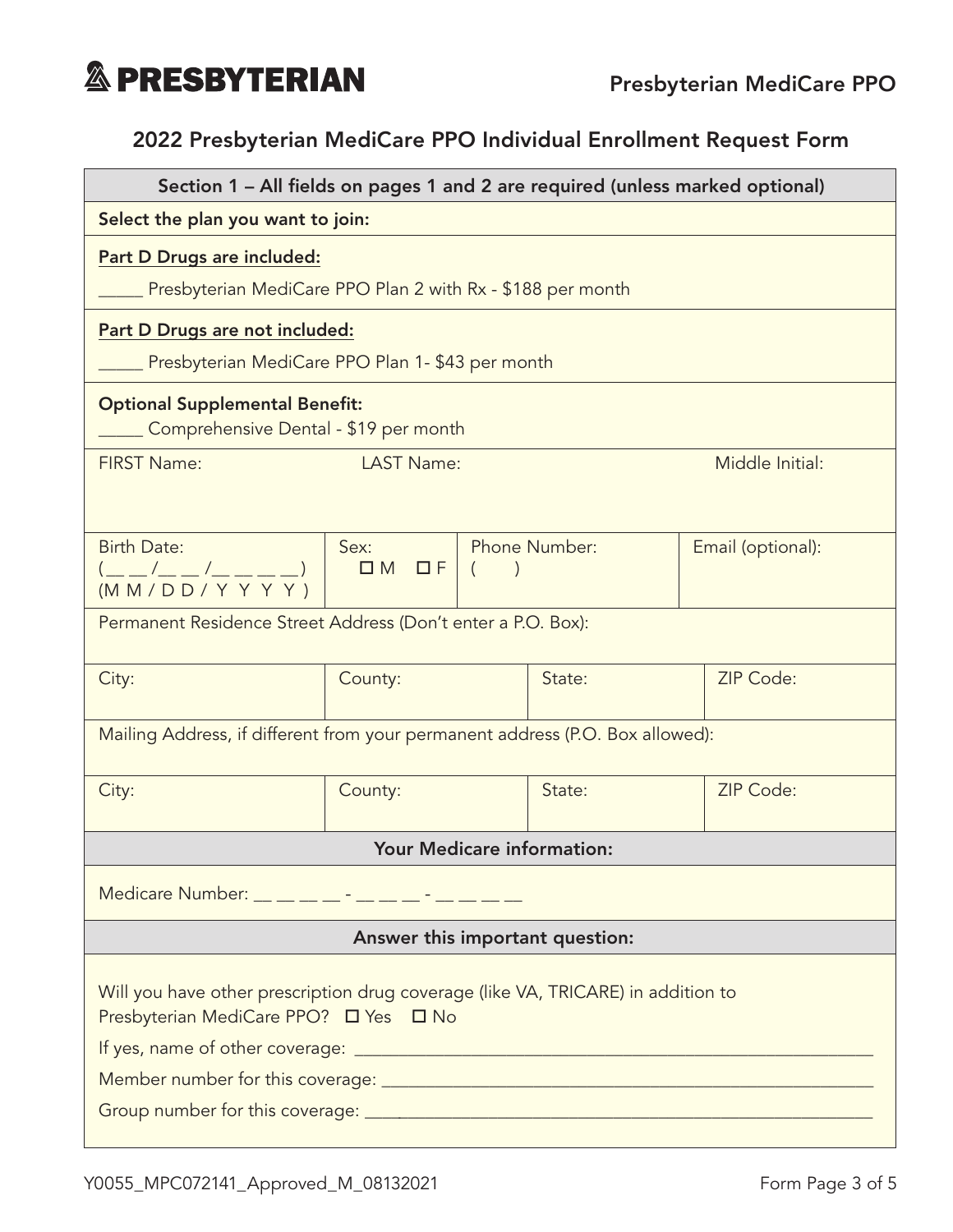#### 2022 Presbyterian MediCare PPO Individual Enrollment Request Form

#### IMPORTANT – Read and sign below:

- I must keep both Hospital (Part A) and Medical (Part B) to stay in Presbyterian MediCare PPO.
- By joining this Medicare Advantage Plan, I acknowledge that Presbyterian MediCare PPO will share my information with Medicare, who may use it to track my enrollment, to make payments, and for other purposes allowed by Federal law that authorize the collection of this information (see Privacy Act Statement below).
- Your response to this form is voluntary. However, failure to respond may affect enrollment in the plan.
- The information on this enrollment form is correct to the best of my knowledge. I understand that if I intentionally provide false information on this form, I will be disenrolled from the plan.
- I understand that Presbyterian MediCare PPO has worldwide emergency/ urgent care services.
- I understand that when my Presbyterian MediCare PPO coverage begins, I must get all of my medical and prescription drug benefits from Presbyterian MediCare PPO. Benefits and services provided by Presbyterian MediCare PPO and contained in my Presbyterian MediCare PPO "Evidence of Coverage" document (also known as a member contract or subscriber agreement) will be covered. Neither Medicare nor Presbyterian MediCare PPO will pay for benefits or services that are not covered.
- I understand that my signature (or the signature of the person legally authorized to act on my behalf) on this application means that I have read and understand the contents of this application. If signed by an authorized representative (as described above), this signature certifies that:
	- 1) This person is authorized under State law to complete this enrollment, and
	- 2) Documentation of this authority is available upon request by Medicare.

| Signature:                                                                                                     |  | Today's Date:             |                                                                                                     |  |  |
|----------------------------------------------------------------------------------------------------------------|--|---------------------------|-----------------------------------------------------------------------------------------------------|--|--|
|                                                                                                                |  |                           |                                                                                                     |  |  |
| If you're the authorized representative, sign above and fill out these fields:                                 |  |                           |                                                                                                     |  |  |
| Name:                                                                                                          |  | Address:                  |                                                                                                     |  |  |
| Phone Number:                                                                                                  |  | Relationship to Enrollee: |                                                                                                     |  |  |
| <b>Office Use Only:</b>                                                                                        |  |                           |                                                                                                     |  |  |
| Name of staff member, agent, or broker (if assisted in enrollment):                                            |  |                           |                                                                                                     |  |  |
| Broker # _________________________                                                                             |  |                           |                                                                                                     |  |  |
| How was enrollment received: North Contract Date Received: North Contract Providence Contract Providence Contr |  |                           |                                                                                                     |  |  |
| <b>Plan ID# Example 2014</b><br>_Effective date of coverage: _______________                                   |  |                           |                                                                                                     |  |  |
|                                                                                                                |  |                           | ICEP/IEP: ______________ AEP: _______________ SEP (type): ________________ Not Eligible: __________ |  |  |